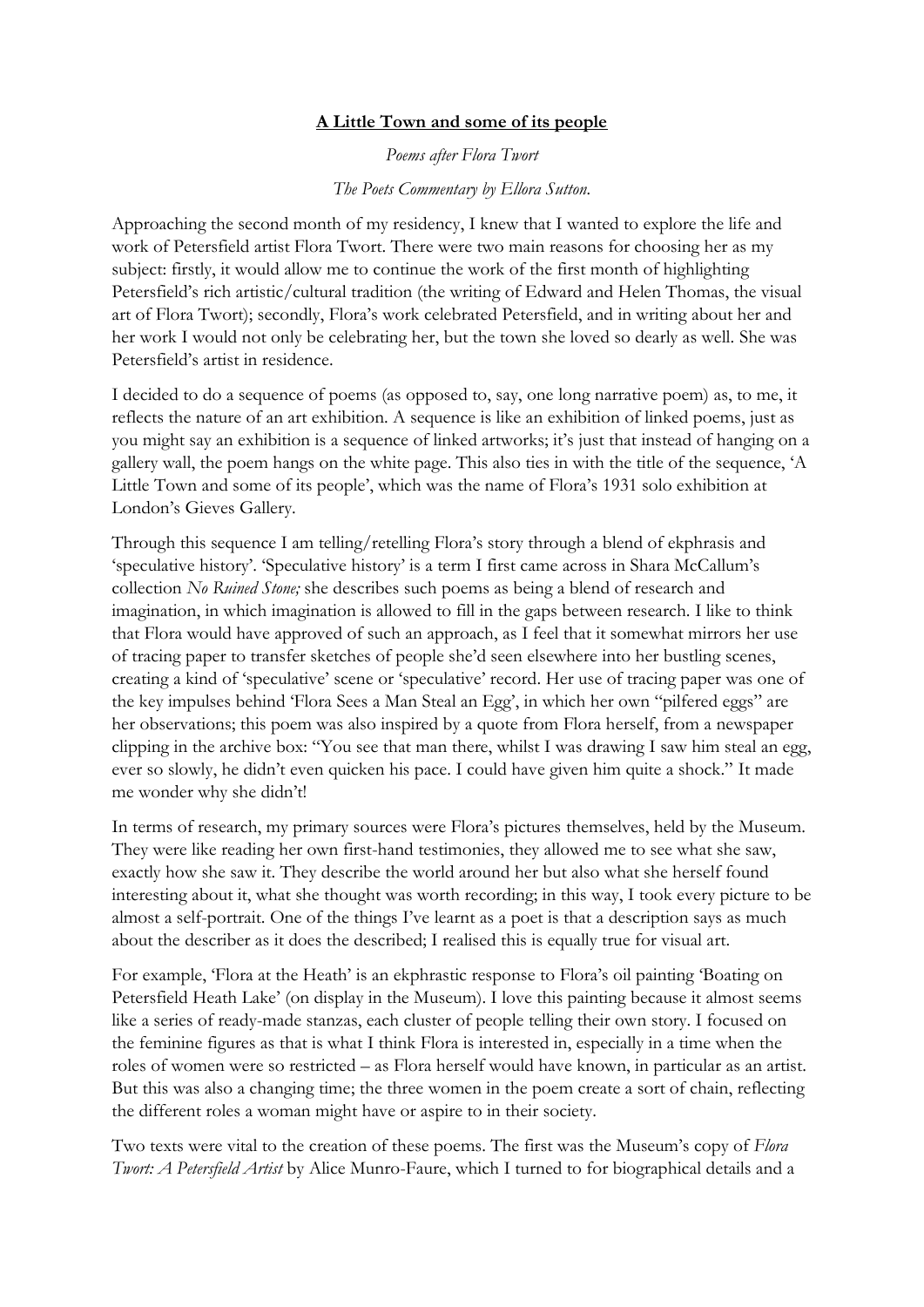better understanding of Flora's art and technique. The second was *Doctor Himself: An Unorthodox of Biography of Harry Roberts, M.D.* by Winifred Stamp, which was pointed out to me in the Edward Thomas Study Centre – it let me see Flora and her world through the eyes of someone who actually knew her. A massive thank you to Deirdre for bringing it to my attention!

Another form of research I undertook was visiting a few of the Flora Twort sites in Petersfield – the Market Square, St Peter's Church, 1 & 2 The Square, Church Path Cottage. The places that she was a part of, the places that were a part of her and her story.

The timeframe of this sequence is c.1917-1939, although it concludes with her exhibition in 1931. Although I could have written about her entire life, I knew I had to narrow it down to a clear narrative, to make it manageable both for myself and the reader.

I chose to start in 1917 at Oakshott Hangar with 'Prologue: Flora Cuts Her Hair' because I felt like this is where her Petersfield story begins. When I was reading *Flora Twort: A Petersfield Artist* the mention of Flora cutting her hair around the same time that she moved to Hampshire really leapt out to me as a pivotal moment for Flora – to me, it symbolised her emancipation, her coming of age, the true start of her life as an artist. The details of Oakshott Hangar – being able to see for thirty miles, the types of animal and plants, the homemade cider, the stream – are all taken from *Doctor Himself.* 

This timeframe also allowed me to reflect how the world was changing around her, just as Flora did in her work. This is most clearly seen in 'Flora Gazes Out From Her Studio Window at the Market Square', a sequence of short ekphrastic fragments/sketches, each responding to Flora's depictions of life on the Square over several years: 'The Saddler's Shop' (1930), 'Print of Cattle Market', 'Saturday Shopping at Petersfield Square' (1932), 'Women Talking in Petersfield Square', and 'Market Day at Petersfield Square' (1939). We see the "empty" harnesses of the saddler's give way to buses, and in the final stanza I tried to hint at the anxiety of the war that surely must have been present, even in such a bustling scene, in 1939. This anxiety is reflected in the children "hanging on so fiercely"; I wanted to show this through the children to reflect what Nevil Shute wrote in his letter to Flora of 28<sup>th</sup> September 1925: "I've never seen a girl with so great a maternal instinct" (from the archive box).

It was fun to consider how I might use form to reflect visual art. 'Flora Outside St Peter's Church at Twilight' is a haibun, a Japanese form in which the opening stanza is a haiku and the second is prose. Given the way it looks on the page, it can't help but be a visual form; I felt this was fitting as it is an ekphrastic poem, written in response to Flora's painting 'St Peter's Church at twilight' in Petersfield Museum. Given the title of the painting (and poem), this form also serves to reflect the transitional temporal space of 'twilight' – neither wholly day nor night, just as this piece is neither wholly prose nor poetry. It also reflects the act of looking/creating. The haiku is an image describing the shape of the gravestones (to me, they look like a jawbone curving down the church path), whilst the prose poem section offers a more intense form of looking.

'Flora is Woken by Horses' is a combination of ekphrasis and speculative history. It is both a response to Flora's sketches of horses on display in the Museum (her use of red chalk made me think of hot glass, hence "blown-glass / figurines of horses"), and an imagining of a scene that Flora herself describes from 1919: "No one had told us about it then and I was woken early on October  $6<sup>th</sup>$  by the clatter of horses' hoofs under my window in the Square. There they were,